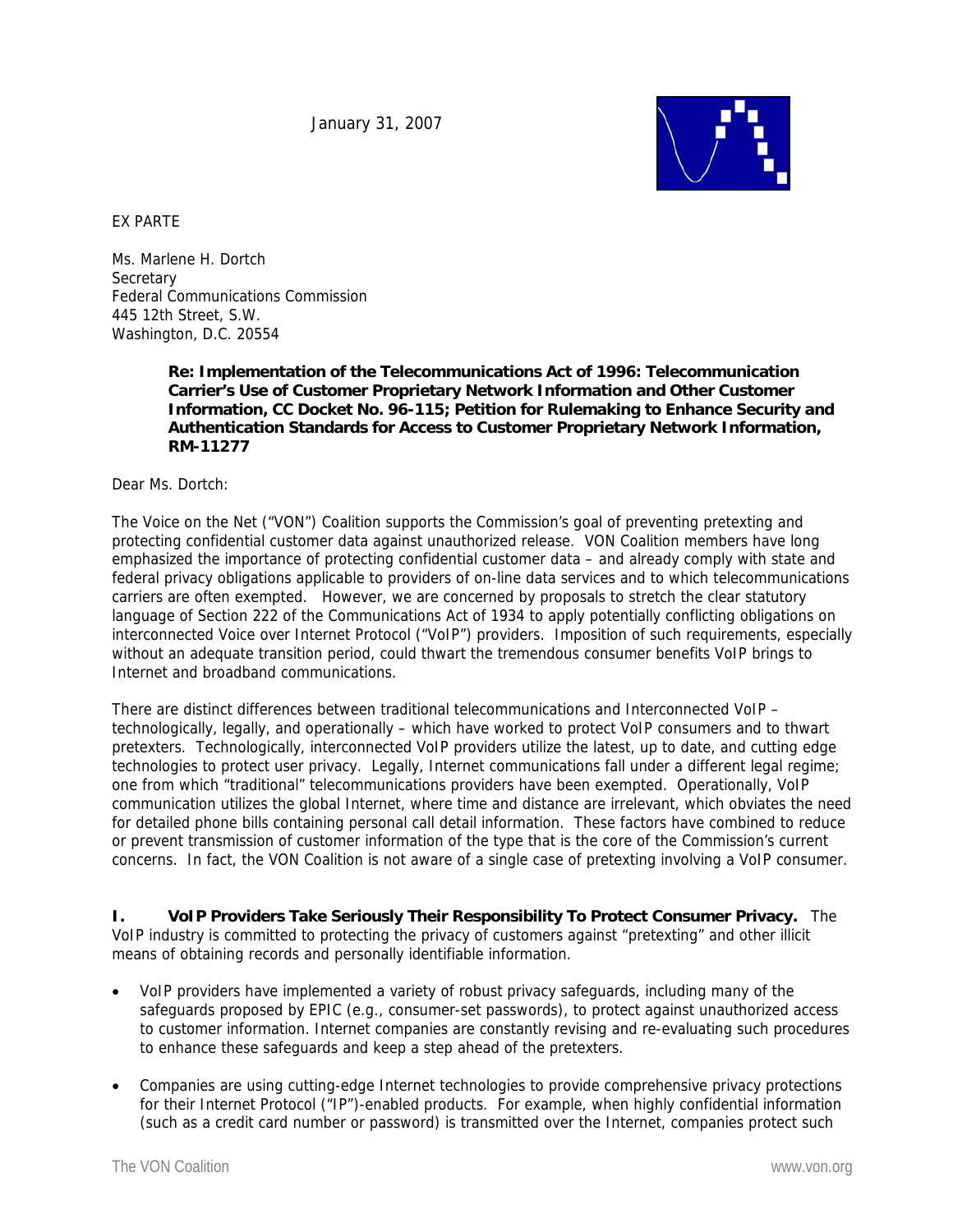information through the use of encryption, such as the secure socket layer ("SSL") protocol common to Internet e-commerce transactions.<sup>1</sup>

- Companies have adopted privacy policies that strictly guard against unauthorized disclosure of sensitive consumer information. These policies are described in detail on company web sites and are available to users 24 hours a day, 365 days a year. $2$
- In addition to these safeguards, the VON Coalition has also published consumer tips for protecting the privacy of billing records for consumers who wish to better protect themselves. $3$

## **II. New Regulatory Requirements Are Unnecessary Because Internet Companies Are Already Subject to Federal and State Privacy Restrictions.**

- VoIP providers are already subject to various federal and state statutes that protect the privacy rights of consumers – privacy laws that often specifically exempt telecommunications carriers.
- The privacy policies that Internet companies have implemented with respect to their products are subject to the jurisdiction of the Federal Trade Commission under Section 5 of the Federal Trade Commission Act ("FTC Act.") Violations are subject to a civil penalty of up to \$11,000 per day. The FTC's authority extends to the types of abuses described in the NPRM, including failure by VoIP provider to protect customer information from unauthorized disclosure to data brokers.<sup>4</sup>
- Internet companies must also comply with the Electronic Communications Privacy Act<sup>5</sup>, the Children's Online Privacy Protection Act<sup>6</sup>, more than 30 state laws that deal with data security,

<sup>3</sup> See http://www.von.org/usr\_files/privacy%20--%20consumer%20tips%20for%20protecting% 20data.pdf.

<sup>4</sup> In Congressional testimony, the FTC affirmed that it is strongly committed to investigating companies that engage in pretexting and that it will not hesitate to prosecute "[c]ompanies that have failed to implement reasonable security and safeguard processes for consumer data." Prepared Statement, at 8, of Lydia B. Parnes, Director, Bureau of Consumer Protection, Federal Trade Commission, "Protecting Consumers' Phone Records," Senate Committee on Commerce, Science, and Transportation: Subcommittee on Consumer Affairs, Product Safety, and Insurance (Feb. 8,2006), *available at*: http://commerce.senate.gov/pdf/parnes-020806.pdf.

<sup>5</sup> The Electronic Communications Privacy Act (18 U.S.C. § 2701, et seq.) prohibits tampering with computers or accessing certain computerized records without authorization. The Act also prohibits providers of electronic communications services from disclosing the contents of stored communications.

<sup>6</sup> The Children's Online Privacy Protection Act of 1998 (15 U.S.C. §§ 6501 *et seq.*, 16 C.F.R. § 312) requires "verifiable parental consent" before collecting personal information over an online Internet service (but not for telecommunication services) from children under 13 years of age. Sec. 1302(2)(B) specifically exempts entities that are exempt from coverage of Section 5 of the Federal Trade Commission Act.

<sup>&</sup>lt;sup>1</sup> VoIP providers also utilize security measures such as electronic "keys" and/or "locks," digital signatures, and on-line fraud management solutions.

<sup>&</sup>lt;sup>2</sup> See e.a., certification and monitoring services such as TRUSTe <http://www.truste.org/>.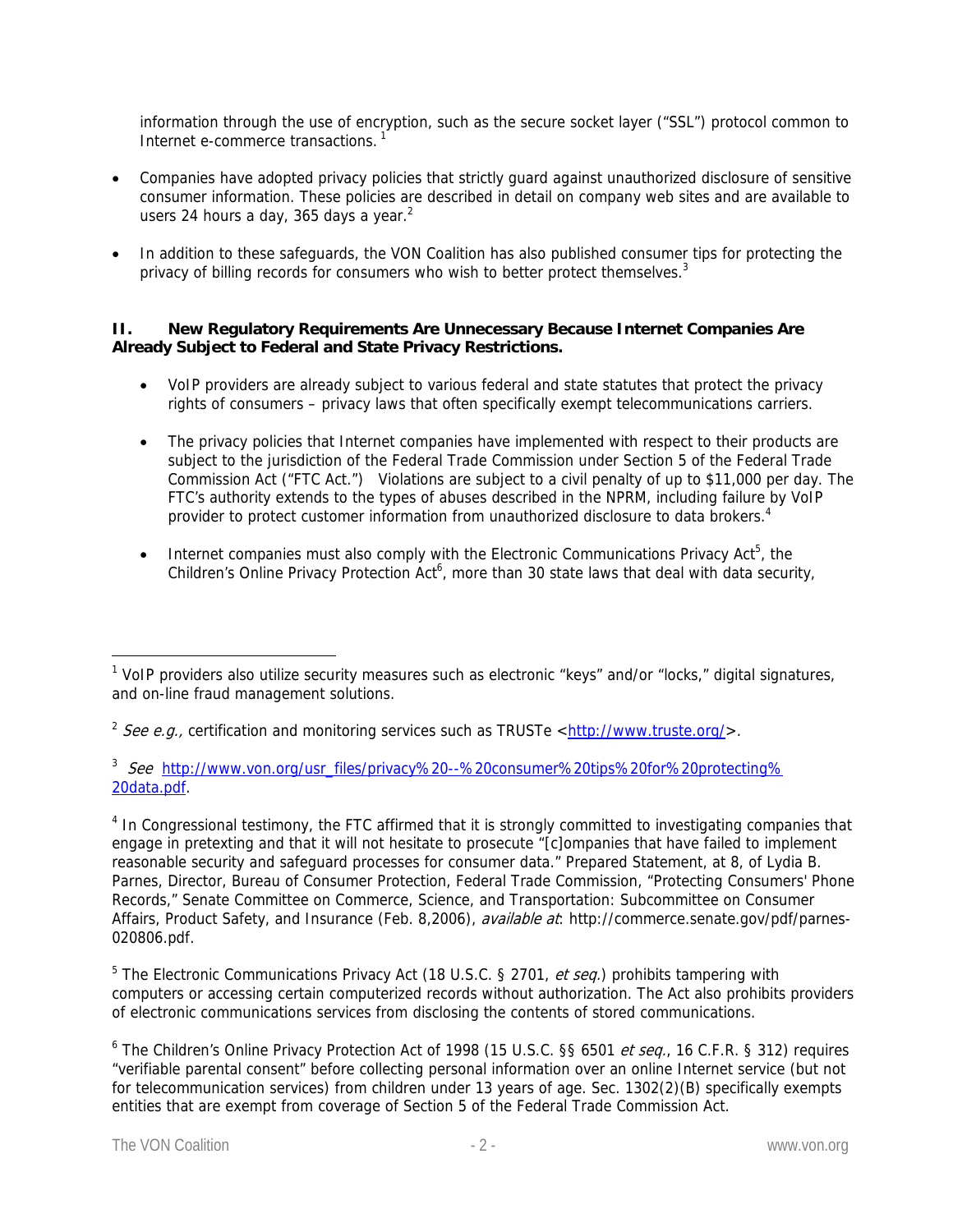protection of personal information<sup>7</sup>, and breach notification. In many cases, state Internet privacy laws apply only to Internet services and not to telecommunications services.<sup>8</sup>

- There is no need for the Commission to subject VoIP providers to yet another privacy regime that was designed to protect CPNI collected by telecommunications carriers, which are not subject to the FTC's jurisdiction.<sup>9</sup> Doing so would needlessly burden VoIP consumers and providers (contrary to Congress's stated intent),<sup>10</sup> while doing little to enhance consumer privacy.
- Recognizing the global nature of the Internet, the Congress recently enacted and the President recently signed (December 22, 2006) the U.S. SAFE WEB Act of 2006, which further bolsters the FTC's authority to protect consumer privacy and prevent Internet fraud and deception<sup>11</sup> – authority that the FCC lacks under Section 222. In enacting the law, Congress specifically exempted "common carriers."12
- In addition, VoIP providers offering services in the European Union already are required to comply with stringent consumer data privacy obligations under the EU's Safe Harbor Privacy Program

<sup>8</sup> For example, Nevada Revised Statutes § 205.498 at http://www.leg.state.nv.us/NRS/NRS-205.html#NRS205Sec498 applies only to information services (and not telecommunication services) and prohibits the disclosure of personal information without prior written consent. Likewise, Minnesota Statutes §§ 325M.01 to .09 at http://www.revisor.leg.state.mn.us/revisor/pages/statute/statute\_chapter\_toc.php? chapter=325M protects personal information for Internet services and specifically exempts telecommunications. In addition, the California Business & Professions Code §§ 22575-22578 at http://www.leginfo.ca.gov/cgi-bin/displaycode?section=bpc&group=22001-23000&file=22575-22579 protects the privacy of online services (not telecommunication services) and requires providers to identify the categories of personally identifiable information collected about consumers who use online services and third parties with whom the operator may share the information.

 $9$  15 U.S.C. 5 45(a)(2). Because telecommunications carriers are not subject to the FTC's jurisdiction, their privacy practices are, by necessity, overseen primarily by the FCC pursuant to Section 222 of the Act, while the privacy practices of information service providers and other firms are regulated by the FTC. See Letter from Deborah Platt Majoras, Chairman, FTC, to Hon. F. James Sensenbrenner, Jr., Chairman, Committee on the Judiciary, U. S . House of Representatives, at 3 (April 14, 2006) ("The FTC is the only federal agency with general jurisdiction over consumer protection and competition in most sectors of the economy, including broadband Internet access services.").

<sup>10</sup> See discussion *infra* Section II.D.

<sup>11</sup> Undertaking Spam, Spyware and Fraud Enforcement With Enforcers Beyond Borders Act of 2006, Pub. L. No. 109-455. The law confirms the FTC's authority to redress domestic harm caused by foreign wrongdoers and vice versa and extends existing remedies to cross-border cases.

<sup>12</sup> Sec.  $4(j)(6)$  limiting the FTC's authority to take action with respect to common carriers.

 $\overline{a}$  $<sup>7</sup>$  In 2005, at least 22 states enacted legislation addressing data security breaches that apply to internet</sup> data. North Dakota expanded the definition of "personal information" to include mother's maiden name and date of birth. Montana and Arkansas require harm or a likelihood of harm to individuals before notification is mandatory. Several states require notification to nationwide consumer reporting agencies if the number of residents to be notified exceeds a set number (ranging from 500 to 10,000). Many states allow the Attorney General to prosecute violations. Some states require companies to maintain adequate data protection, including destruction procedures.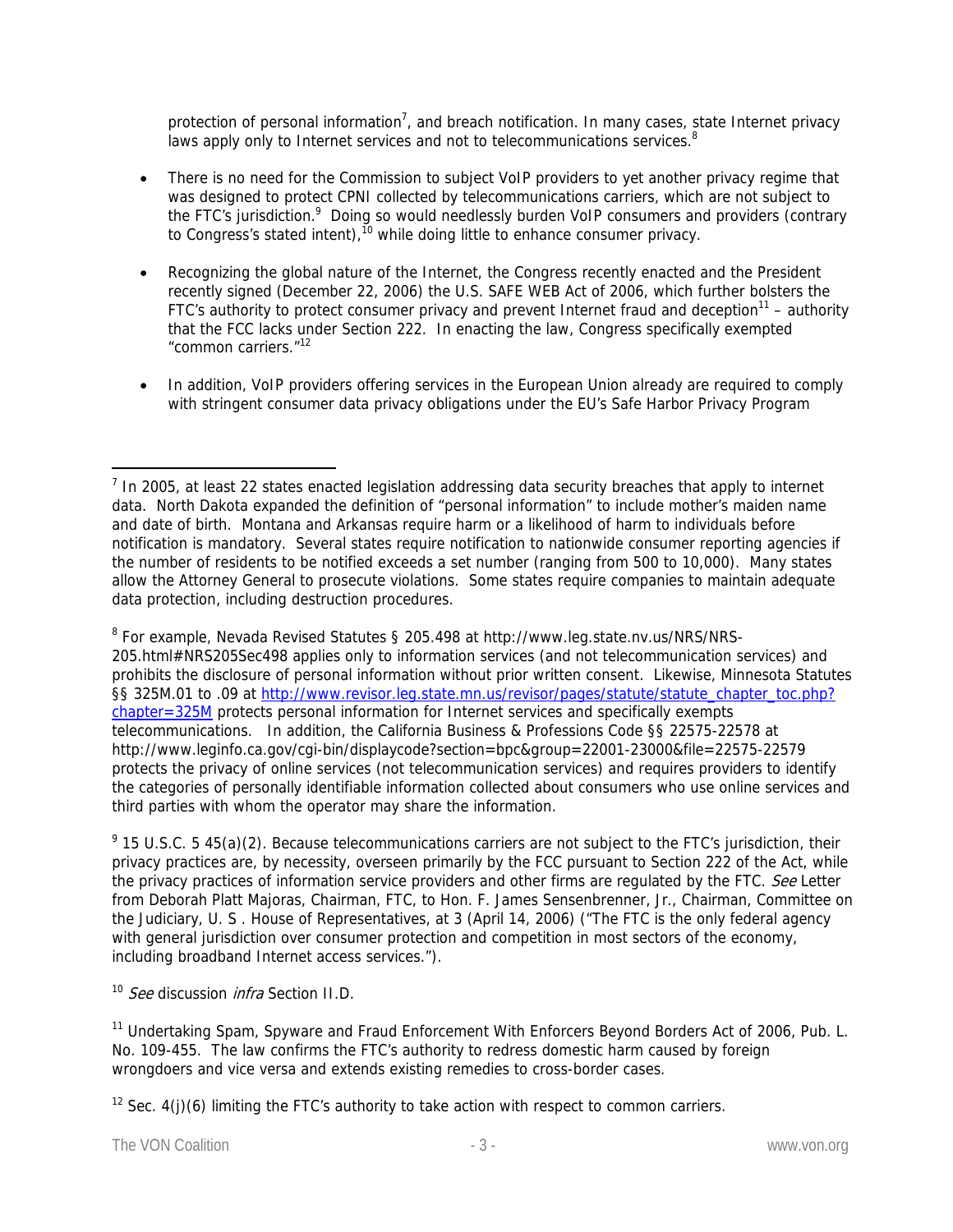Requirements. In many cases, impacted providers extend these safeguards worldwide, including to their U.S. customers.<sup>13</sup>

• Nothing in the record indicates that the Internet privacy protection authority that Congress has vested with the FTC, and the myriad other state statutes that have been enacted to protect Internet privacy have been insufficient to protect the privacy of VoIP users. Moreover, the FCC has not investigated whether the privacy rights of Internet users would actually be weakened by applying potentially contradictory obligations.

# **III. VoIP Can Be A Part of a Pretexting Solution**

- Internet voice services that transcend LATA boundaries often have no reason to charge more for long distance calls, and thus there is often no need to expose detailed information in phone bills. As EPIC pointed out in testimony before Congress –as more people switch to VoIP, pretexting problems may simply "disappear"<sup>14</sup> because many VoIP services are offered as flat rate services. With flat rate services, there is no need to include call detail information for who you called, how long the call lasted, whether you have exceeded your minutes, and whether it was a local or long distance call. Privacy experts warn that forcing companies to collect more information – as other proposals before the commission would appears to require<sup>15</sup> – could actually increase the privacy problems and the likelihood that private information could be misused.
- The faster America can transition to VoIP services, the quicker America can rid itself of one of the key features that is driving the scourge of pretexters – the need for phone bills riddled with private call detail information. At the same time, the VON Coalition agrees with Chairman Martin's statements that the Commission should exercise regulatory restraint where there is not significant evidence of real problems.<sup>16</sup> Adding new and potentially conflicting rules, where there isn't a sign of a problem and where the Commission's statutory authority is in question, could slow the roll out of the very type of services that can be beneficial in thwarting pretexting.

# **IV. VoIP Offerings Have Not Been Classified As "Telecommunications Services," and, Therefore, Are Not Subject to Section 222 of the Communications Act.**

Section 222 of the Communications Act specifically applies to "telecommunications carriers" and the CPNI the "carrier" receives "by virtue of its provision of telecommunications services." 17

<sup>&</sup>lt;sup>13</sup> Under the Safe Harbor quidelines, companies must self-certify compliance with privacy requirements regarding the collection, use, and retention of personal data from the EU. See US. Department of Commerce, "Introduction to the Safe Harbor" available at http://www.export.gov/safeharbor. <sup>14</sup> Marc Rotenberg, Electronic Privacy Information Center, Feb. 8, 2006, US Senate hearing indicated that as more phone services switch to flat rate billing as happens with VoIP, "many of the threats to privacy would simply disappear."

<sup>&</sup>lt;sup>15</sup> Phantom Traffic requirements, as the VON Coalition has told the Commission previously, would apply per-minute access charges to these services and potentially end the kind of flat-rate offerings that thwart a pretexter's ability to discover call details.

<sup>&</sup>lt;sup>16</sup> FCC Chairman Kevin Martin, Reuters 12/27/05: "I'm hesitant to adopt rules that would prevent anticompetitive behavior where there hasn't been significant evidence of a problem," and "…there's a significant difference between potential problems and problems that occur."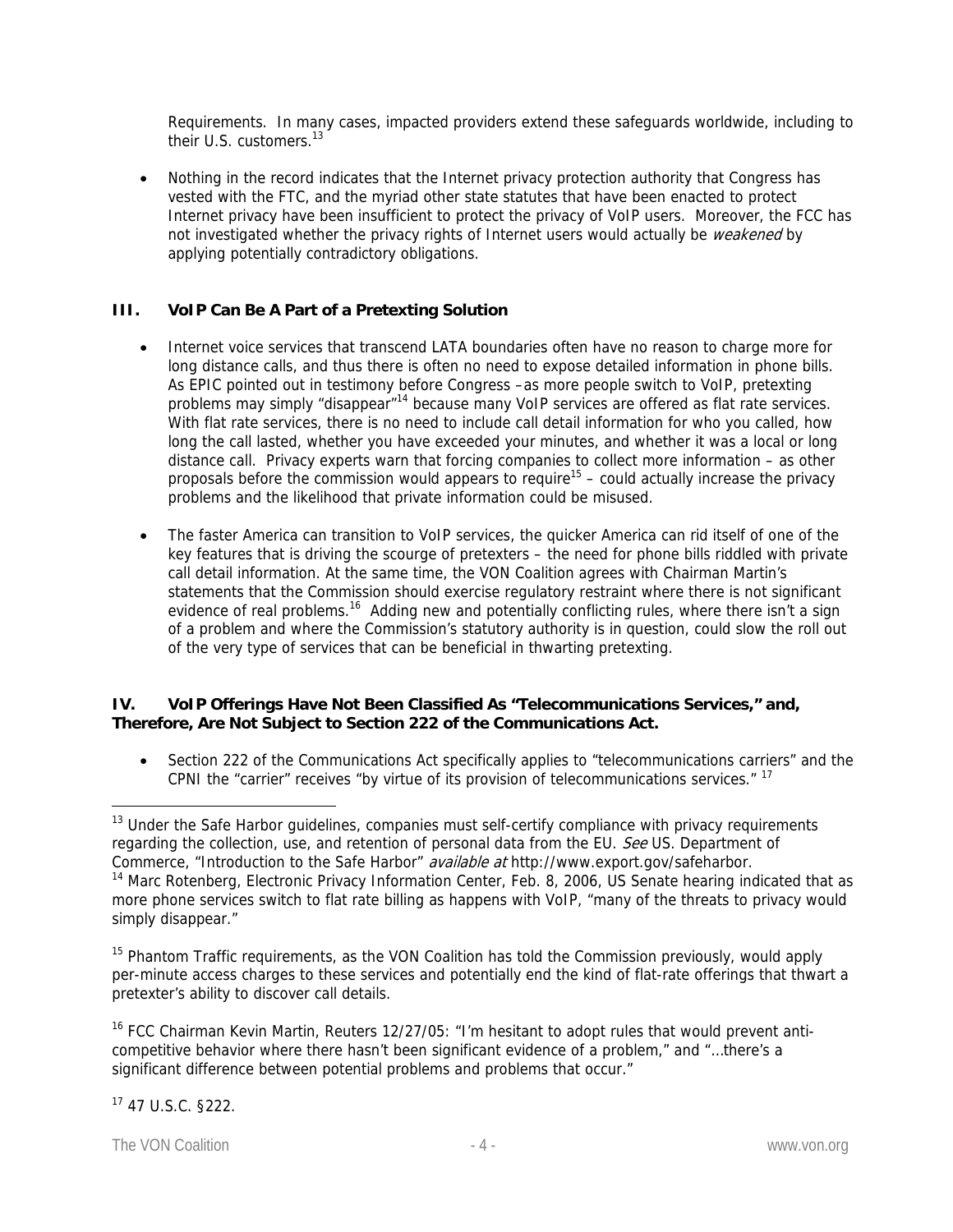- The FCC has not declared interconnected VoIP or other types of end-user VoIP services to be "telecommunications services" provided by "telecommunications carriers".
- The bases for extension of other regulations to interconnected VoIP services do not exist here (e.g., there is no alternate statutory definition as in CALEA, there is no permissive authority for "providers of telecommunications" as in Section 254 and Universal Service).<sup>18</sup>
- Many VoIP applications are explicitly information services and, consequently, are not subject to the requirements of Section 222 that only apply to "telecommunications carriers" and "telecommunications services."19
- To the extent the FCC proceeds to apply it to VOIP, section 222 should only apply to VoIP services that enable users to make and receive calls and that are a direct substitute for telephone service**.**  Not all VoIP services that touch the PSTN should be subject to the FCC's CPNI rules. Specifically, the FCC should only apply its CPNI rules to interconnected VoIP services that enable users to **make and receive** phone calls to and from the PSTN and are **sold and marketed** as substitutes for traditional phone service. This is because not all PSTN interconnected VoIP services allow users to **make and receive** calls, but rather connect to the PSTN for purposes of facilitating another service. An example is a web-based VoIP conferencing service where a consumer may purchase a PSTN bridge from a carrier in order to access a PC-based web conference session. So, the web conferencing provider does not market its service as a substitute for traditional telephone service, the service does not offer users an ability to make and receive calls, but since its service connects to the PSTN (via the bridge), it could be construed to fall under the Commission's definition of interconnected VoIP. These IP-based services are not phone substitutes and should not be subject to legacy carrier CPNI rules.

## **V. Courts Have Strictly Limited the Commission's Authority Under Title I of the Act to Impose Title II Obligations on Non-Carriers.**

• The Microsoft, Skype, and Yahoo filing of April 28, 2006 in this docket explains why the Commission lacks subject matter jurisdiction under Title I to regulate a VoIP provider's posttransmission practices regarding sensitive customer information. Certain of the potential new obligations that have been suggested - e.g., deleting or encrypting stored sensitive customer data, maintaining "audit trails" regarding the disclosure of such data, and post-transmission breach notice requirements - would appear to seek to regulate practices that occur entirely after a VoIP call has terminated.

<sup>&</sup>lt;sup>18</sup> See American Council on Education v. FCC, 451 F.3d 226 (D.C. Cir. 2006) (interconnected VoIP subject to CALEA based upon statutory definition of "telecommunications service" broader than the definition contained in the Communications Act); Universal Service Contribution Methodology, Report and Order and Notice of Proposed Rulemaking, 21 FCC Rcd 7518 (2006)(appeal pending)(subjecting interconnected VoIP providers to the Universal Service contribution scheme by virtue of Section 254(d) permissive authority over any "other provider of interstate telecommunications").

<sup>&</sup>lt;sup>19</sup> The FCC has held repeatedly that information services are not Title II services. *See, e.g.*, 47 C.F.R. § 64.702(a); Appropriate Framework for Broadband Access to the Internet over Wireline Facilities, Report and Order and Notice of Proposed Rulemaking, 20 FCC Rcd 14853, ¶108 (2005) ("Title II obligations have never generally applied to information services, including Internet access services.") (citing precedents). However an information service provider's privacy policies applicable to those products would be subject to the jurisdiction of the FTC, as are the privacy policies of most commercial firms.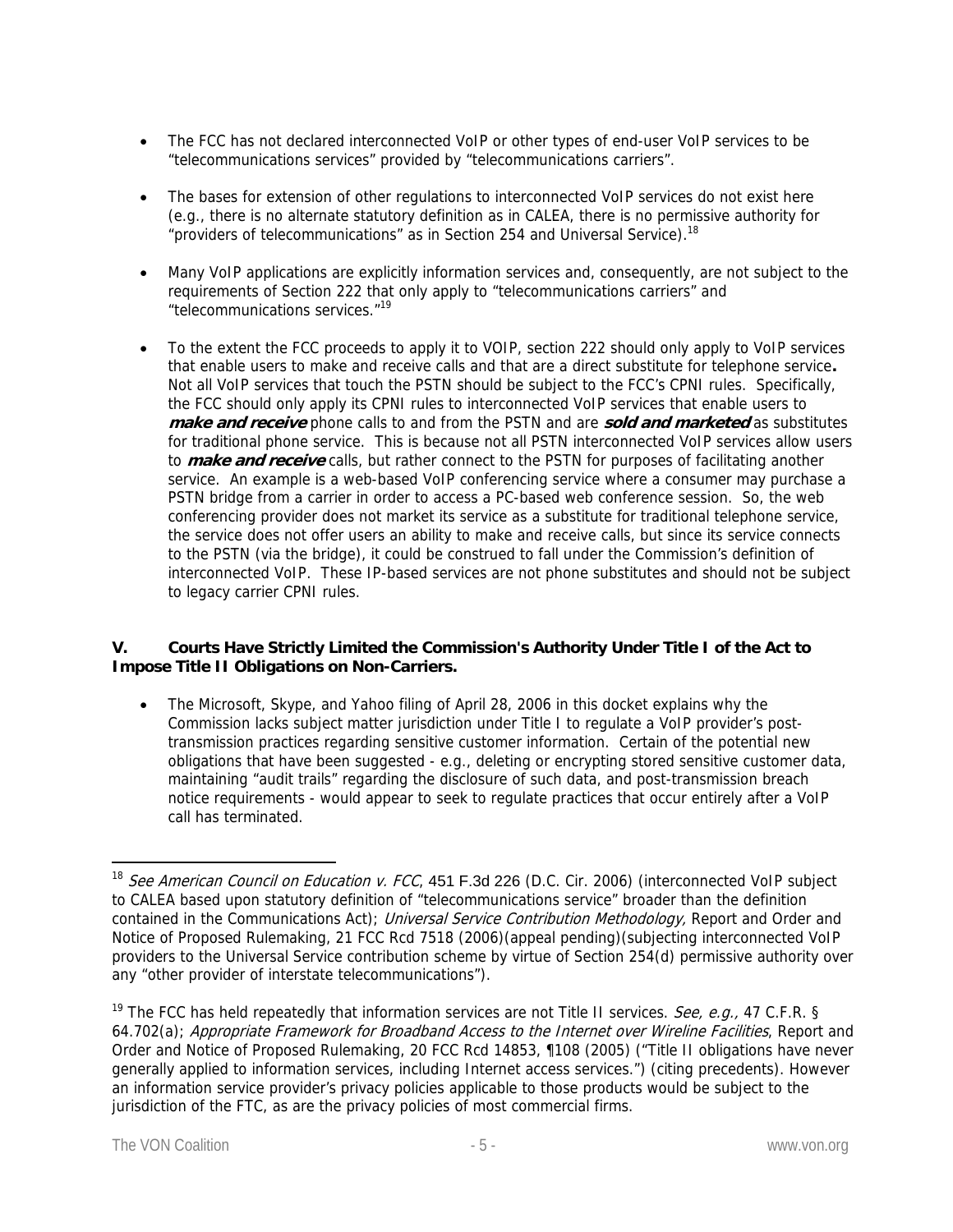• If the Commission determines that it has the statutory authority to extend the clear language of Section 222 to interconnected VoIP providers, it should make clear that CPNI rules do not extend to non-interconnected VoIP services when offered as standalone services or where a noninterconnected VOIP service is offered in conjunction with an interconnected VOIP service. Specifically, the FCC should only apply its CPNI rules to "interconnected VoIP services" that enable users to **make and receive** phone calls to and from the PSTN and are sold and marketed as substitutes for traditional phone services. Where there is a bundled offering, only the interconnected-VoIP service portion of the offering should be subject to the Commission's CPNI rules. For example, carriers' CPNI obligations under the Communications Act should not apply to the peer-to peer VoIP, e-mail, or instant messaging features of an interconnected VoIP service provider's offerings. For such non-telecommunications services, the FTC already has authority to protect consumers' privacy to apply to the computer data associated with a software application that integrates voice into data functions and performs other functions beyond mere PSTN connectivity and voice communication – such as voice xml applications -- under Section 5 of the FTC Act.

#### **VI. Extending the FCC's CPNI Rules to VoIP Providers at This Time Is Unnecessary, and Would Likely Be Counterproductive, Costly, and Frustrating for Consumers.**

 Rather than immediately extending the Title II CPNI rules to Internet services, where there is no evidence of a problem and there exists significant question regarding the Commissions legal authority to do so, the Commission should instead develop a full and complete record by opening a Further Notice of Proposed Rulemaking. An FNPRM could address for example, the jurisdictional issues between the Commission and the FTC, how various state and federal statutes would be harmonized, how the traditional telecommunications rules and requirements practically translate into the IP world, and how converged data applications should be handled. Such action could be taken without in any way harming consumer privacy in the interim, which, as we have explained above, is already protected.

 However, if the Commission does decide to apply CPNI rules to Interconnected VoIP providers without a FNPRM, the Commission must give providers sufficient time to transition their systems to meet any new requirements and to sort through potentially conflicting legal regimes. The Commission has previously allowed *more than a year* for telecommunications providers to come into compliance with its CPNI regulations. More specifically, in February 1998, when the Commission released its initial rules implementing Section 222, it gave providers 11 months to implement the rules "[b]ecause the Commission anticipated that carriers would need time to conform their data systems and operations to comply with the software flags and electronic audit mechanisms required by the Order." In September 1998, recognizing "that it will take time and effort to implement these requirements," the Commission extended the compliance timeframe by another 6 months. Ultimately the Commission gave providers more than two years to implement the software flag and electronic audit mechanisms required by the original Section 222 rules.

We understand that the Commission is considering requiring interconnected VoIP providers to comply with the legacy CPNI rules *upon publication in the Federal Register*.<sup>20</sup> We have found nothing in the record that suggests that Interconnected VoIP providers should or could comply in this extraordinary timeframe, while it took others more than 2 years to comply. Imposing such an onerous implementation timeframe on VoIP providers is especially disconcerting, considering that VoIP providers would simultaneously have to implement whatever updated rules the Commission adopts on a separate timetable and, seek consistency between federal and state privacy statutes, and modify various contracts to reflect new requirements. Customer confusion should be minimized by allowing for only one harmonized transition timetable. The Commission is also aware that, at the same time these CPNI requirements would

<sup>&</sup>lt;sup>20</sup> Per Section 1.427 of the Commission's rules, 47 C.F.R. § 1.427, rules are generally effective 30 days *after* publication in the Federal Register.